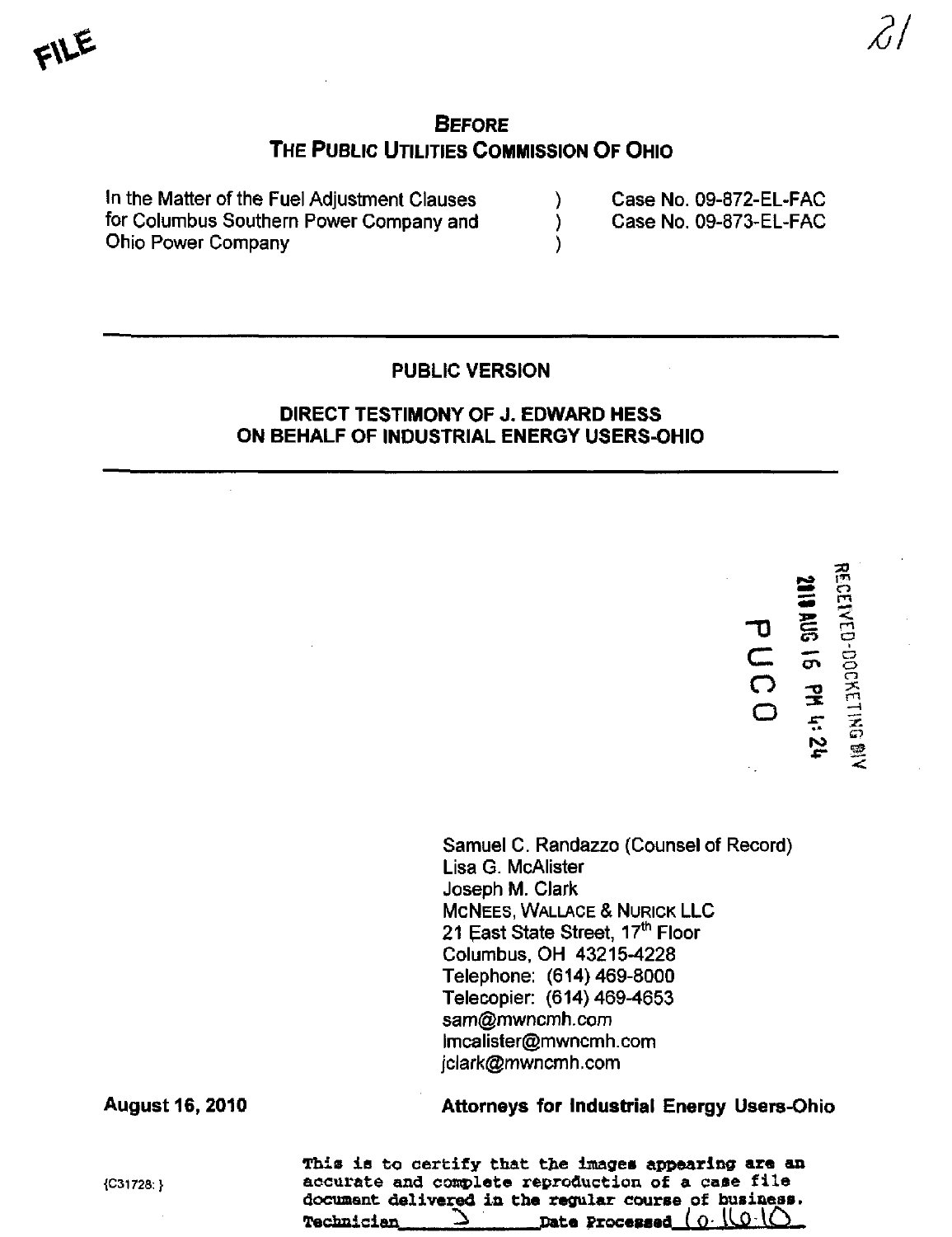# **BEFORE** THE PUBLIC UTILITIES COMMISSION OF OHIO

In the Matter of the Fuel Adjustment Clauses (a) Case No. 09-872-EL-FAC for Columbus Southern Power Company and (a) Case No. 09-873-EL-FAC Ohio Power Company )

# PUBLIC VERSION

# DIRECT TESTIMONY OF J. EDWARD HESS ON BEHALF OF INDUSTRIAL ENERGY USERS-OHIO

#### INDEX

# Page No. 2008 - 2008 - 2008 - 2008 - 2008 - 2008 - 2008 - 2008 - 2008 - 2008 - 2008 - 2008 - 2008 - 2008 - 20<br>Page No. 2008 - 2008 - 2008 - 2008 - 2008 - 2008 - 2008 - 2008 - 2008 - 2008 - 2008 - 2008 - 2008 - 2008 - 20<br>Pa

|                 | I. INTRODUCTION AND OVERVIEW OF RECOMMENDATIONS |
|-----------------|-------------------------------------------------|
| $\mathbf{II}$ . | CONTRACT BUYOUT  3                              |
| 111.            |                                                 |

**EXHIBITS** 

- JEH-1 Responses to IEU-Ohio Interrogatories 1-001, 1-003, 1-005, First Set
- JEH-2 Response to IEU-Ohio Interrogatory INT-01, Second Set
- JEH-3 Response to IEU-Ohio Interrogatory 1-013
- JEH-4 Response to IEU-Ohio Interrogatory 1-013, Confidential Attachment 1 JEH-4 - Response to lEU-Ohio Interrogatory 1-013, Confidential Attachment 1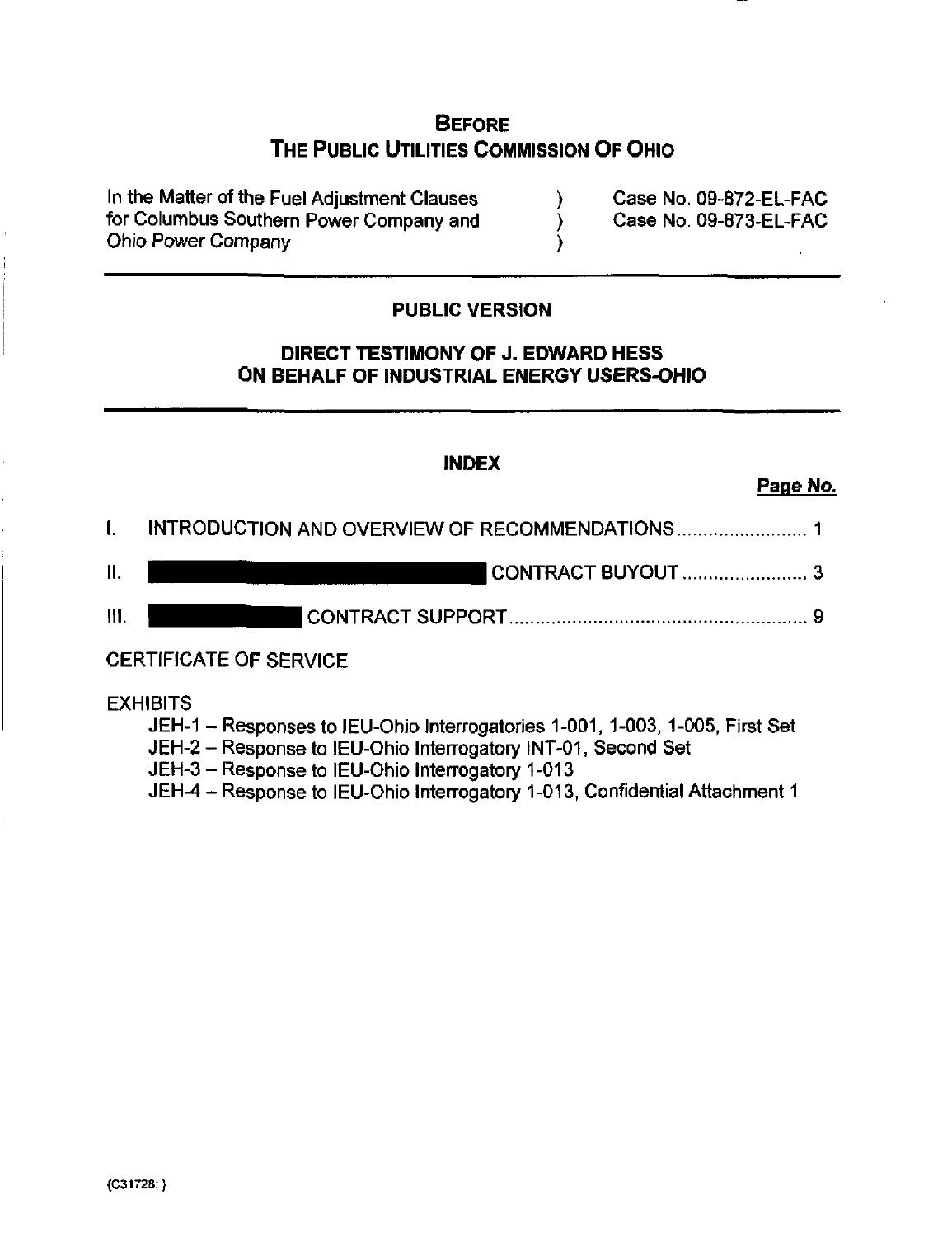# **BEFORE** THE PUBLIC UTILITIES COMMISSION OF OHIO

In the Matter of the Fuel Adjustment Clauses (a) Case No. 09-872-EL-FAC for Columbus Southern Power Company and (a) Case No, 09-873-EL-FAC Ohio Power Company )

# PUBLIC VERSION

# DIRECT TESTIMONY OF J. EDWARD HESS ON BEHALF OF INDUSTRIAL ENERGY USERS-OHIO

# 1 **I. INTRODUCTION**

- 2 Q1. Please state your name and business address.
- 3 A 1. J. Edward Hess, 21 East State Street, 17<sup>th</sup> Floor, Columbus, Ohio 43215.

#### 4 Q2. By whom are you employed and in what position?

5 A2. I am a Technical Specialist for McNees Wallace and Nurick, LLC ("McNees") 6 providing testimony on behalf of Industrial Energy Users-Ohio ("lEU-Ohio"). 7 lEU-Ohio is an association of commercial and industrial customers and functions 8 to address issues that affect the price and availability of energy they need to 9 operate their Ohio plants and facilities.

#### 10 Q3. Please describe your educational background.

11 A3. I received a Bachelors of Business Administration degree from Ohio University in 12 1975 majoring in accounting. I completed the majority of Capital University's 13 Master of Business Administration program and I have completed many 14 regulatory training programs. I am a certified public accountant.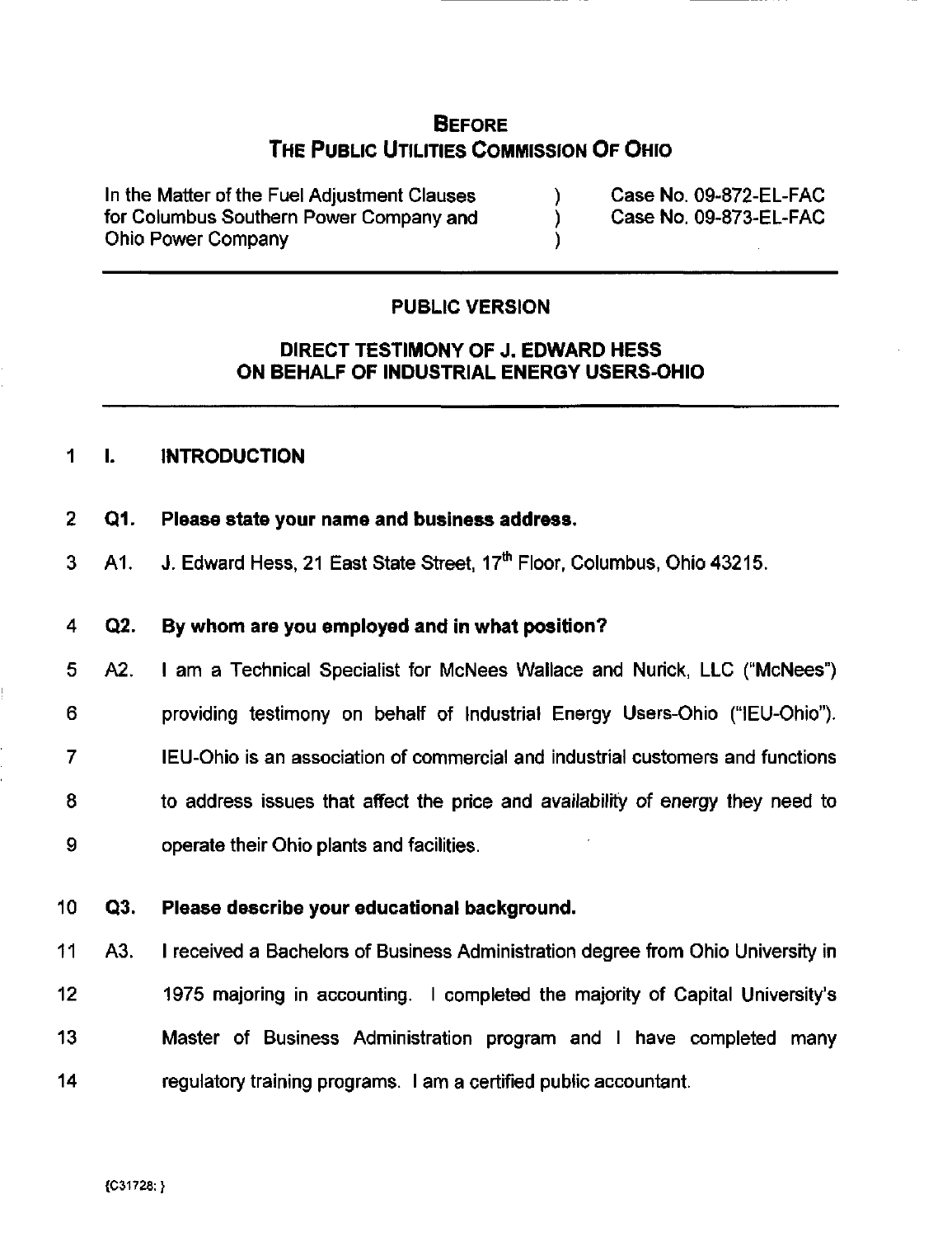# 1 Q4. Please describe your professional experience.

2 A4. I have been employed by McNees since October 2009. In March 2009, I retired 3 from the Public Utilities Commission of Ohio ("Commission") after 30 years of 4 employment. My last position with the Commission was the Chief of the 5 Accounting and Electricity Division of the Utilities Department. My duties 6 included ensuring statutory compliance with state and federal laws, rules, 7 regulations, and procedures governing utility regulation with the majority of that 8 responsibility in the electric industry, I was also responsible for the operating 9 income and rate base portions of base rates and general accounting matters in 10 all of the utility industries.

#### 11 Q5. Have you previously testified before the Commission?

12 A5. I have testified numerous times before this Commission, beginning in the early 13 1980's, as part of my responsibilities as a Commission employee.

#### 14 Q6. What is the purpose of your testimony?

15 A6. My testimony contains recommendations that I have developed for the purpose 16 of aligning the costs that are eligible for recovery through the Fuel Adjustment 17 Clause ("FAC") and the benefits associated with such costs. My 18 recommendations focus on two items identified by Energy Ventures Analysis, 19 Inc. ("EVA") in the Audit Report for Columbus Southern Power Company ("CSP") 20 and Ohio Power Company ("OP") (collectively, "American Electric Power-Ohio" or 21 "AEP-Ohio"). docketed May 14, 2010. More specifically:

22 • I recommend that the Commission either credit the following three items 23 against OP's deferred fuel expense which is subject to future recovery (1) the

 $\overline{2}$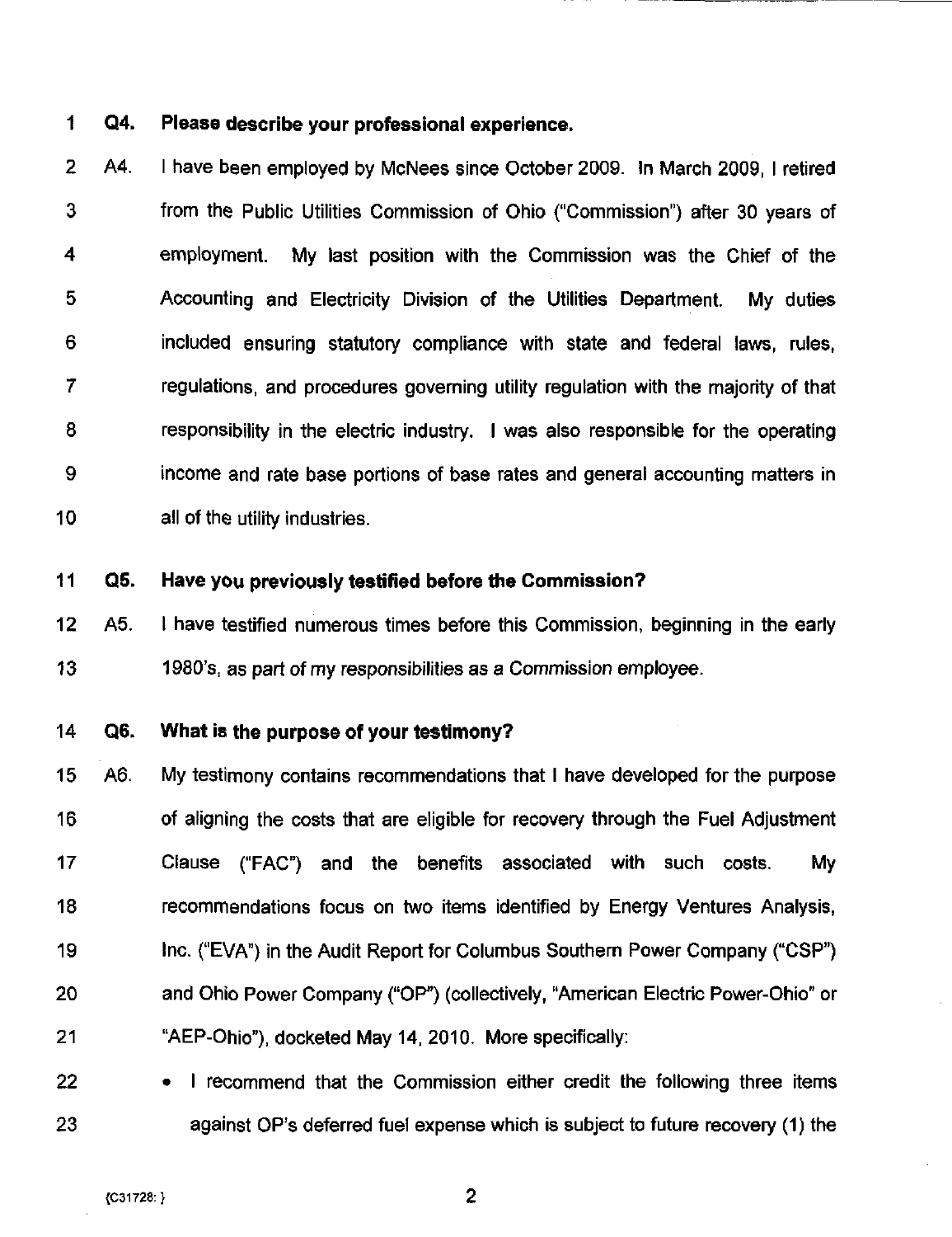| 1            |     | total value of the<br><u> 1980 - Johann Barnett, mars et al. 1980 - Anna ann an t-</u><br>, $(2)$ the correct value of the real |
|--------------|-----|---------------------------------------------------------------------------------------------------------------------------------|
| $\mathbf{2}$ |     | property interests                                                                                                              |
| 3            |     | $(3)$ and the $\overline{)}$                                                                                                    |
| 4            |     | American Electric Power Service Corporation ("AEPSC") in                                                                        |
| 5            |     | resulting from the<br>contract                                                                                                  |
| 6            |     | buyout; or direct OP to re-price the FAC recovery mechanism to reflect the                                                      |
| 7            |     | original                                                                                                                        |
| 8            |     |                                                                                                                                 |
| 9            |     | I recommend that the \$ per ton addition to the contract price for the<br>$\bullet$                                             |
| 10           |     |                                                                                                                                 |
| 11           |     |                                                                                                                                 |
| 12           |     | The Commission should require to refund the FAC portion of                                                                      |
|              |     |                                                                                                                                 |
| 13           |     | per ton addition already collected from <b>the customers</b> .<br>the $\frac{1}{2}$                                             |
| 14           | 11. | <b>CONTRACT BUYOUT</b>                                                                                                          |
| 15           | Q7. | Will you describe your understanding of the <b>Soutier Contract buyout?</b>                                                     |
| 16           | A7. | Yes, my understanding is based on the information that is contained within the                                                  |
| 17           |     | EVA audit report, discussions with the auditor, discussions with representatives                                                |
| 18           |     | of OP and CSP, and the responses we received to our discovery requests.                                                         |
| 19           |     |                                                                                                                                 |
| 20           |     | l, OP and <b>l</b><br>entered into a<br>contract for the supply of coal<br>$\ln$                                                |
| 21           |     | By 2007, the price for delivered coal under<br>for the                                                                          |
| 22           |     | the contract was significantly below prevailing market prices for comparable coal.                                              |

 $\mathbf{3}$ 

 $\bar{\gamma}$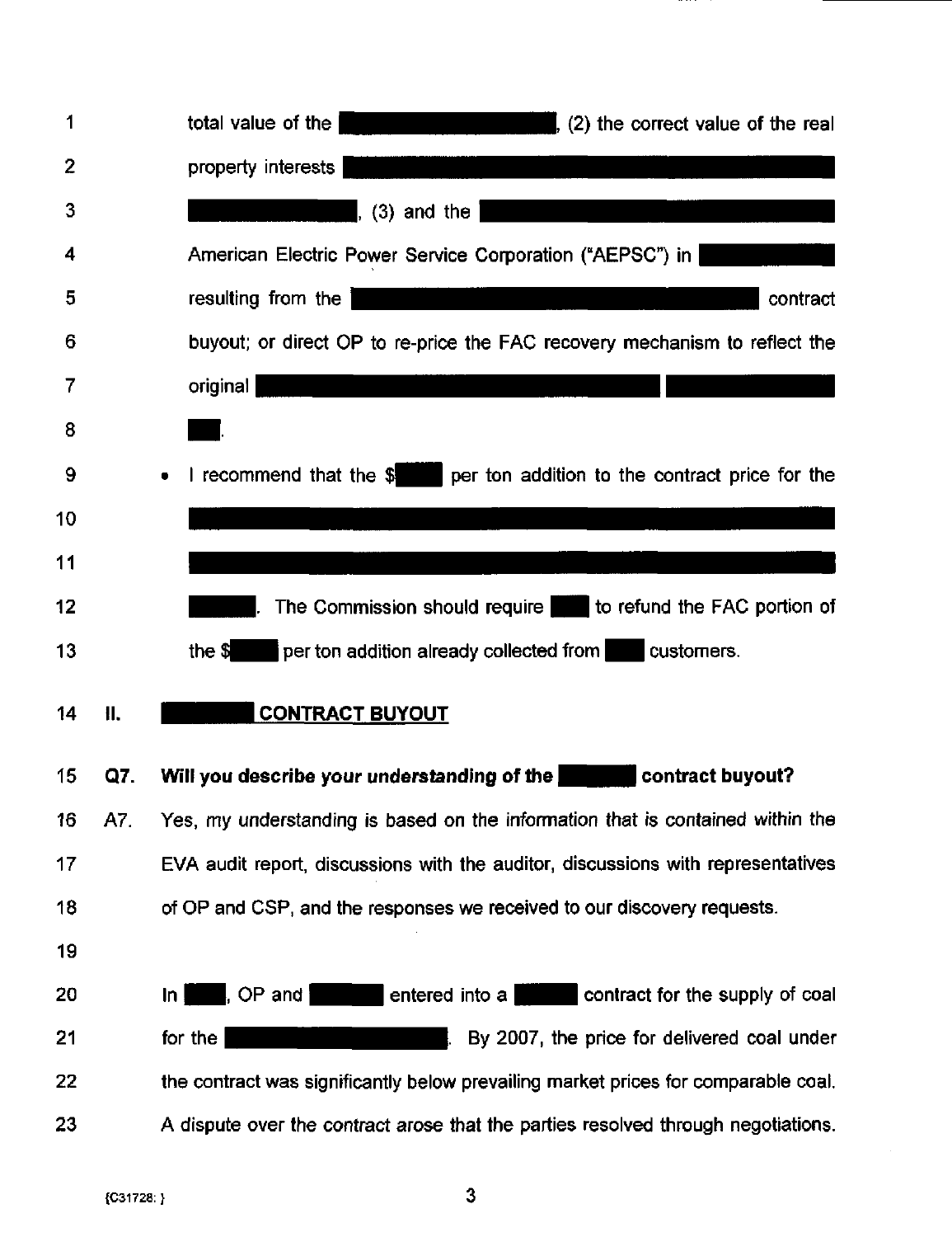| 1              |     | As a result of the negotiations, OP and agreed to terminate the contract         |
|----------------|-----|----------------------------------------------------------------------------------|
| $\overline{2}$ |     | at the end of 2008 rather than allowing it to continue through the               |
| 3              |     | period. As a result of this early termination of the contact,                    |
| 4              |     | EVA notes                                                                        |
| 5              |     | that the buyout caused OP ratepayers to pay approximately $\frac{1}{2}$ more for |
| 6              |     | coal during 2009 than they would have paid if OP had continued to receive coal   |
| $\overline{7}$ |     | at the price agreed to by                                                        |
| 8              |     |                                                                                  |
| 9              |     | As part of the negotiated agreement,                                             |
| 10             |     | and AEPSC received                                                               |
| 11             |     | the value of the  <br>Reserve, and I                                             |
| 12             |     | Reserve as \$<br>$\blacksquare$ AEPSC booked the value of the<br>million.        |
| 13             |     | EVA's audit report indicated                                                     |
| 14             |     | $12$ EVA recommended that the Commission consider whether it would be            |
| 15             |     | for the<br>$ $ and a $ $<br>appropriate to credit the                            |
| 16             |     | Reserve against OP's deferred fuel expense.                                      |
|                |     |                                                                                  |
| 17             | Q8. | <b>Reserve?</b><br>What is your understanding of the valuation of the            |
| 18             | A8. | AEPSC commissioned<br>to perform a mine                                          |
| 19             |     | feasibility study of the<br>Reserve.                                             |
| 20             |     |                                                                                  |
| 21             |     |                                                                                  |

 $\overline{A}$  Audit Report at 1-5.

 $<sup>2</sup>$  Audit Report at 2-21.</sup>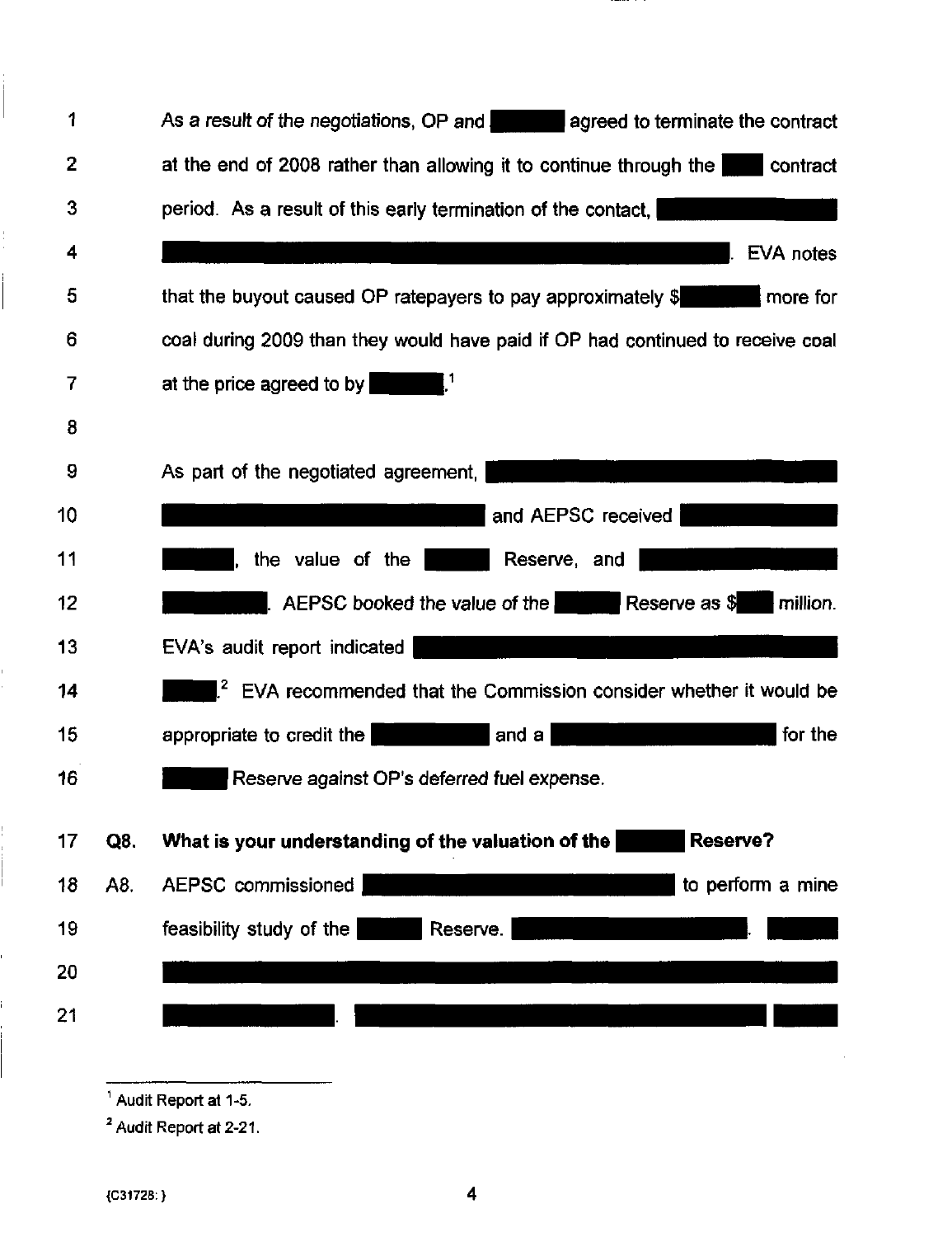

- 20 Q11. Did OP FAC customers receive the full benefit of the **negotiation?**
- 21 A11. No. The current accounting implemented by AEPSC would have FAC customers
- 22 bear the total costs of the negotiation while AEPSC and OP are allowed to retain

 $^3$  Response to IEU-Ohio Interrogatories 1-001, 1-003, 1-005, First Set. (Exhibit JEH-1).

<sup>&</sup>lt;sup>4</sup> Response to IEU-Ohio Interrogatory INT-01, Second Set. (Exhibit JEH-2).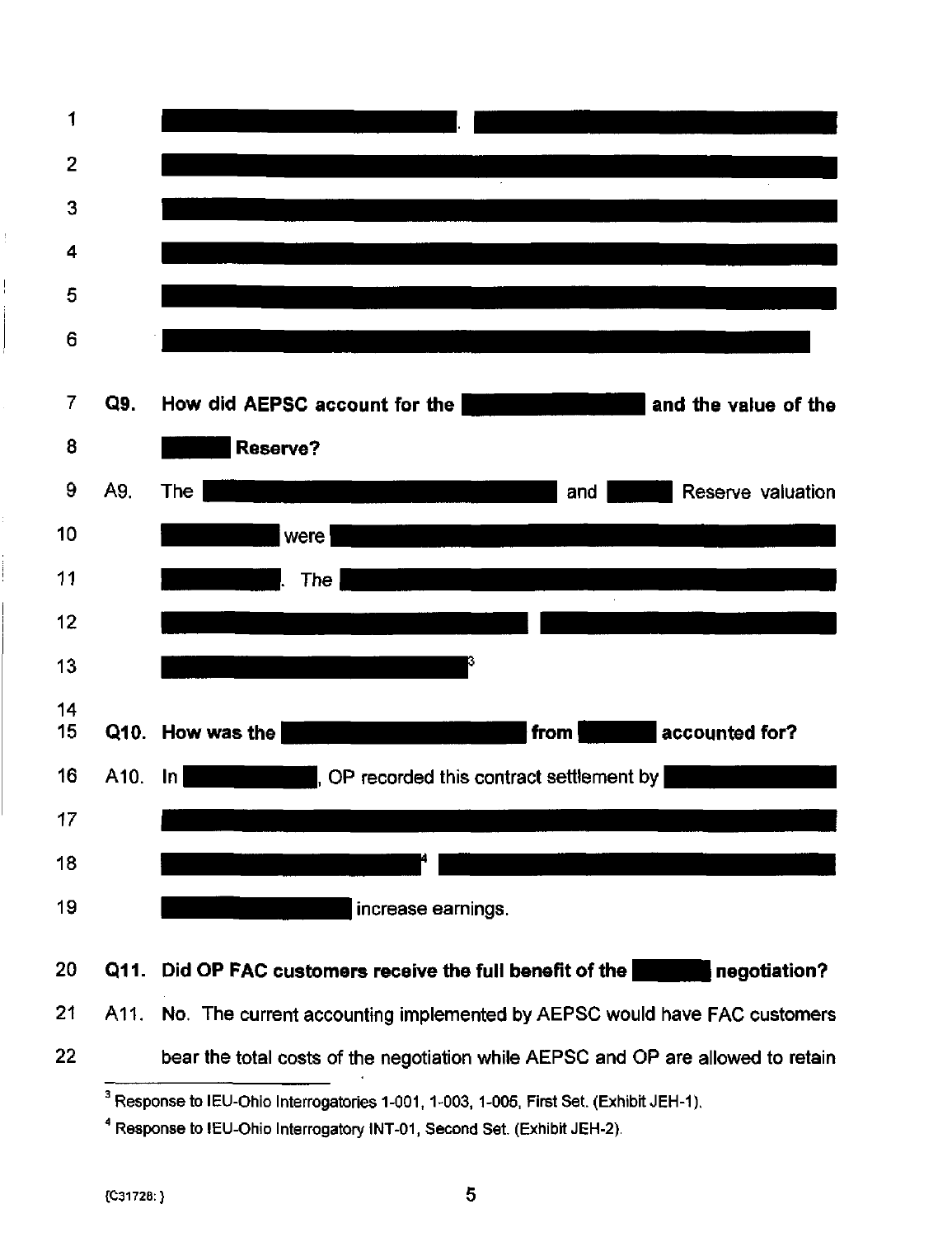| 1              | a majority of the benefits. This is because of the two different mechanisms in                                                                                       |
|----------------|----------------------------------------------------------------------------------------------------------------------------------------------------------------------|
| $\overline{2}$ | place during 2008 and 2009 to recover fuel costs.                                                                                                                    |
| 3              |                                                                                                                                                                      |
| 4              |                                                                                                                                                                      |
| 5              |                                                                                                                                                                      |
| 6              | However, during 2008 OP did not have a specific fuel cost recovery mechanism                                                                                         |
| 7              | to flow through these benefits to OP customers. Therefore, the                                                                                                       |
| 8              | in benefits flowed through to earnings. The                                                                                                                          |
| 9              | result of this accounting is that during 2009 and through 2011, the FAC recovery                                                                                     |
| 10             | mechanism, created as part of OP's Electric Security Plan ("ESP"), will flow the                                                                                     |
| 11             | higher costs of fuel obtained through renegotiated coal contracts directly to                                                                                        |
| 12             | customers but only recognize a portion of the<br><u> Kanadian Serikatan Serikatan Serikatan Serikatan Serikatan Serikatan Serikatan Serikatan Serikatan Serikata</u> |
| 13             | . As noted earlier in this testimony, EVA has estimated that                                                                                                         |
| 14             | OP ratepayers paid approximately \$ million more for coal during 2009 than                                                                                           |
| 15             | they would have paid if OP had continued to receive coal at the price agreed to                                                                                      |
| 16             | by                                                                                                                                                                   |
| 17             | Q12. Do you agree with EVA's recommendation that the Commission should                                                                                               |
| 18             | require OP to credit<br>and the true value of the                                                                                                                    |
| 19             | Reserve against OP's deferred fuel expense?                                                                                                                          |
| 20             | A12. Yes, that is only one of the options that the Commission should consider to                                                                                     |
| 21             | match these particular costs and benefits. OP customers experienced higher                                                                                           |
| 22             | fuel costs during 2009 as a result of the <b>the contract termination.</b> As                                                                                        |
| 23             | explained above, AEPSC's accounting subjects customers to higher costs as a                                                                                          |
|                |                                                                                                                                                                      |

 $\bar{z}$ 

ļ.

 $\boldsymbol{6}$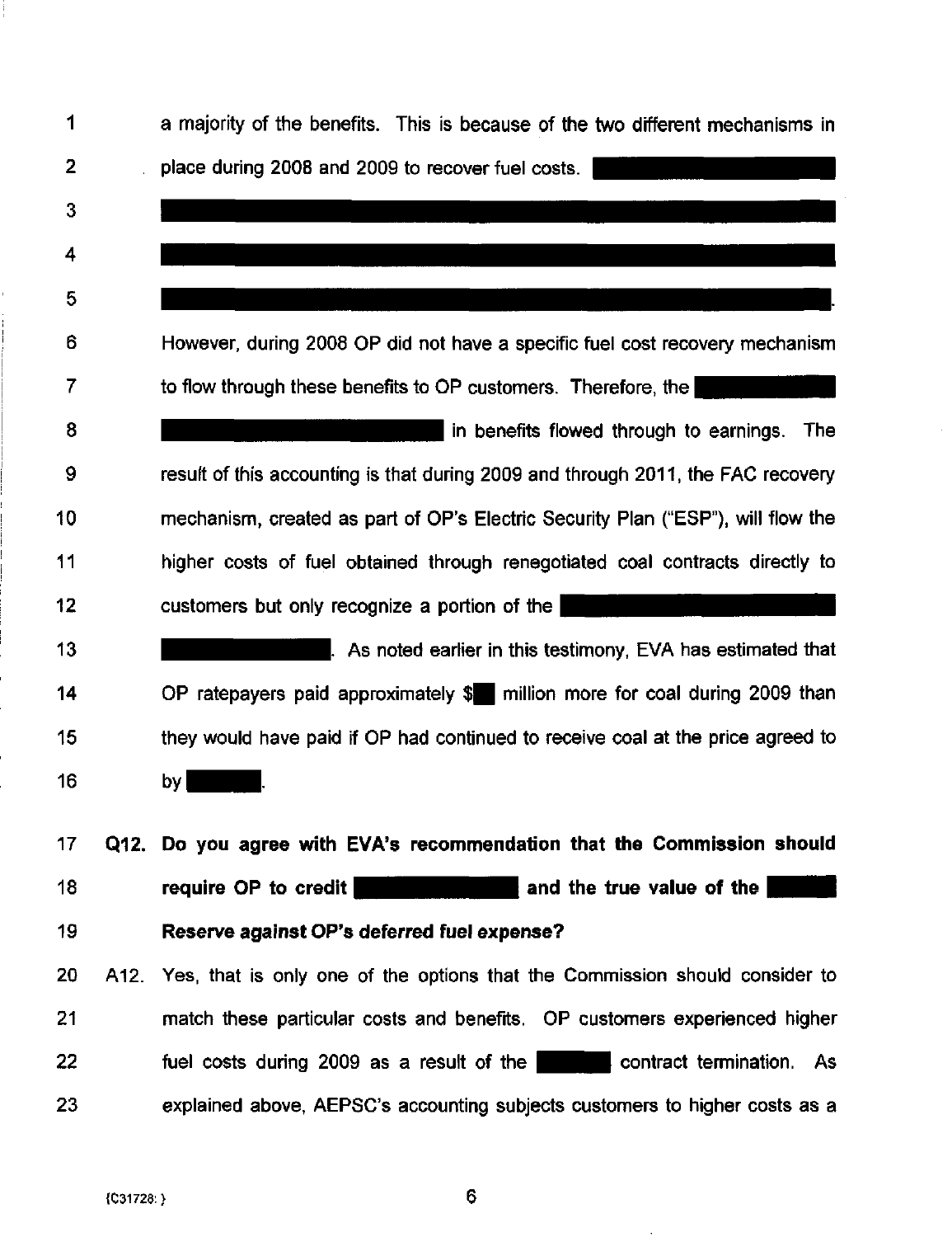1 2 3 4 5 6 7 8 9 10 11 12 13 14 15 16 17 18 19 result of AEPSC's agreement to IHSO in the Institute of AEPSC's agreement to I AEPSC failed to **ALITY CONTROLLER IN THE SET ALITES** ALL It is my view that AEPSC's accounting violates the ratemaking principle that aligns the costs recoverable through rates with the benefits associated with such costs. Crediting , the value of the  $\vert$  Reserve, and  $\vert$ against the expense eligible for recovery through the FAC or the deferral is one fair and reasonable way to account for the totality of the negotiation. Q13. If the Commission adopts this option of matching costs and benefits, what would you recommend for the valuation of the Hesserve? A13. I believe that the valuation of the **Reserve needs further investigation.** The 2010 FAC recoveries are subject to another annual audit and the deferred fuel expense for OP will not begin to be recovered until 2012. There is time to develop a reliable estimate of the value of the **Reserve and incorporate** this value in the final determination of the balance that may be subject to recovery beginning in 2012. I recommend that the Commission  $\mathsf{I}$  $\parallel$  to make the initial adjustment but that the Commission require the 2010 FAC auditor to investigate the valuation in its next audit and that the auditor include a recommended valuation in the next audit report. 20 Q14. You have testified that the approach recommended by EVA is one option to 21 match costs and benefits. What other option is available to align the

22 benefits and the costs?

 $\overline{7}$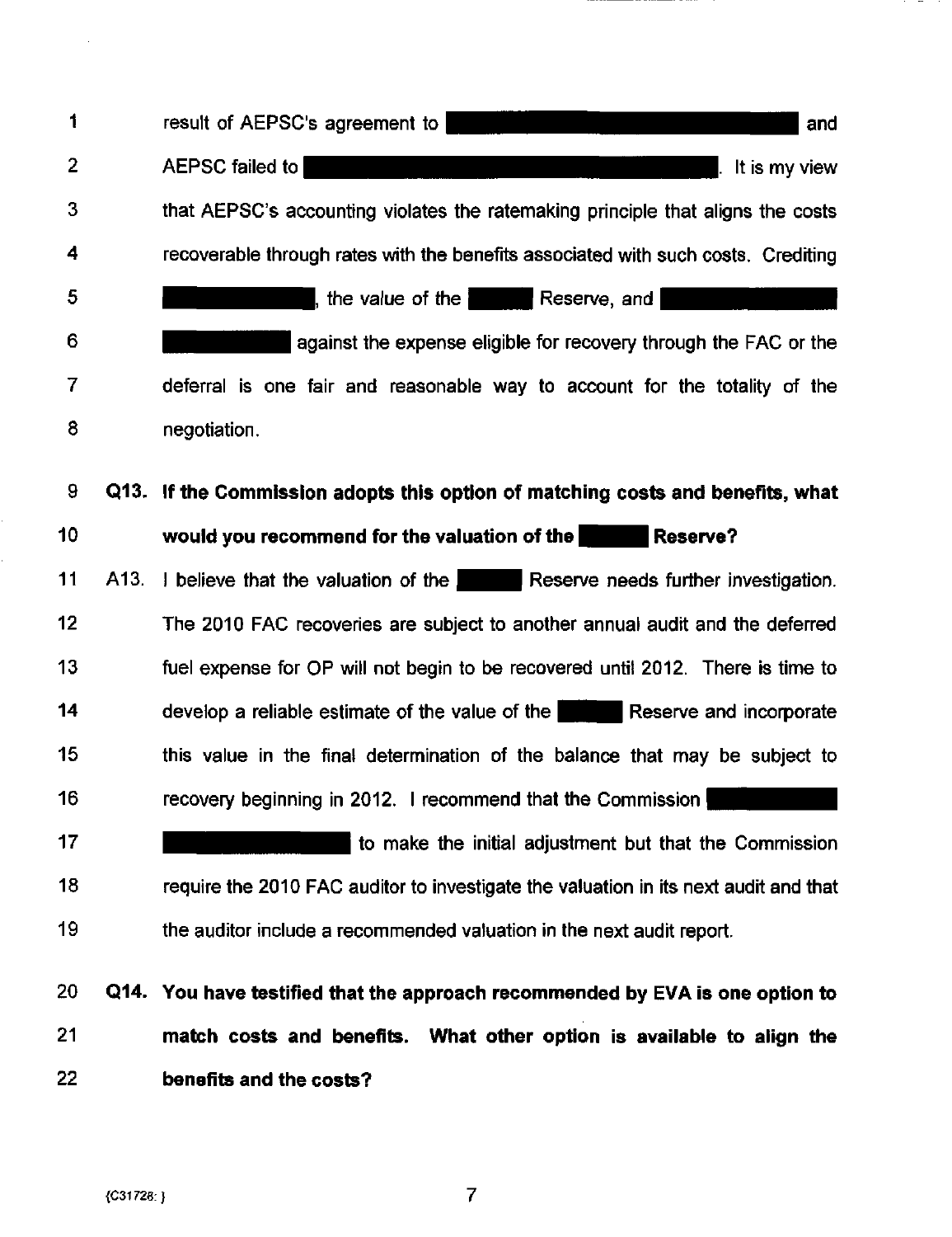| 1            |      | A14. As explained above, had the<br>as a result of the                              |
|--------------|------|-------------------------------------------------------------------------------------|
| $\mathbf{2}$ |      | negotiations, the annual costs recoverable through the FAC would have been          |
| 3            |      | about \$ million less. The second option would be to use the<br>contract            |
| 4            |      | to value the level of cost eligible for recovery through the FAC                    |
| 5            |      |                                                                                     |
| 6            |      | Under this option, OP would retain the value of the benefits received               |
| 7            |      | in exchange for the agreement<br>from                                               |
| 8            |      |                                                                                     |
| 9            |      | This second option may be more attractive from an                                   |
| 10           |      | administrative perspective since it does not require either a future auditor or the |
| 11           |      | Commission to make a subsequent determination of the value of the                   |
| 12           |      | Reserve. If the Commission believes that avoiding subsequent issues related to      |
| 13           |      | the value of the <b>Reserve</b> is appropriate, the Commission should direct        |
| 14           |      | OP to adjust the FAC recovery mechanism to re-price the coal subject                |
| 15           |      | from the $ $                                                                        |
| 16           |      | contract price.<br>To offset the<br>at the                                          |
| 17           |      | re-pricing, the Commission could allow AEPSC to retain the value obtained from      |
| 18           |      | by not reducing the deferred fuel expense by the amount of such value.              |
| 19           |      | Q15. What is your recommendation for the Commission?                                |
| 20           | A15. | , the total value of the<br>I recommend that the                                    |
| 21           |      | be utilized to reduce the<br>Reserve, and the                                       |
| 22           |      | OP deferred fuel expense. The FAC mechanism approved by the Commission              |
| 23           |      | has resulted in accumulated deferred fuel expense for OP totaling \$310,549,298     |

 $-\cdot$   $-$ 

i<br>i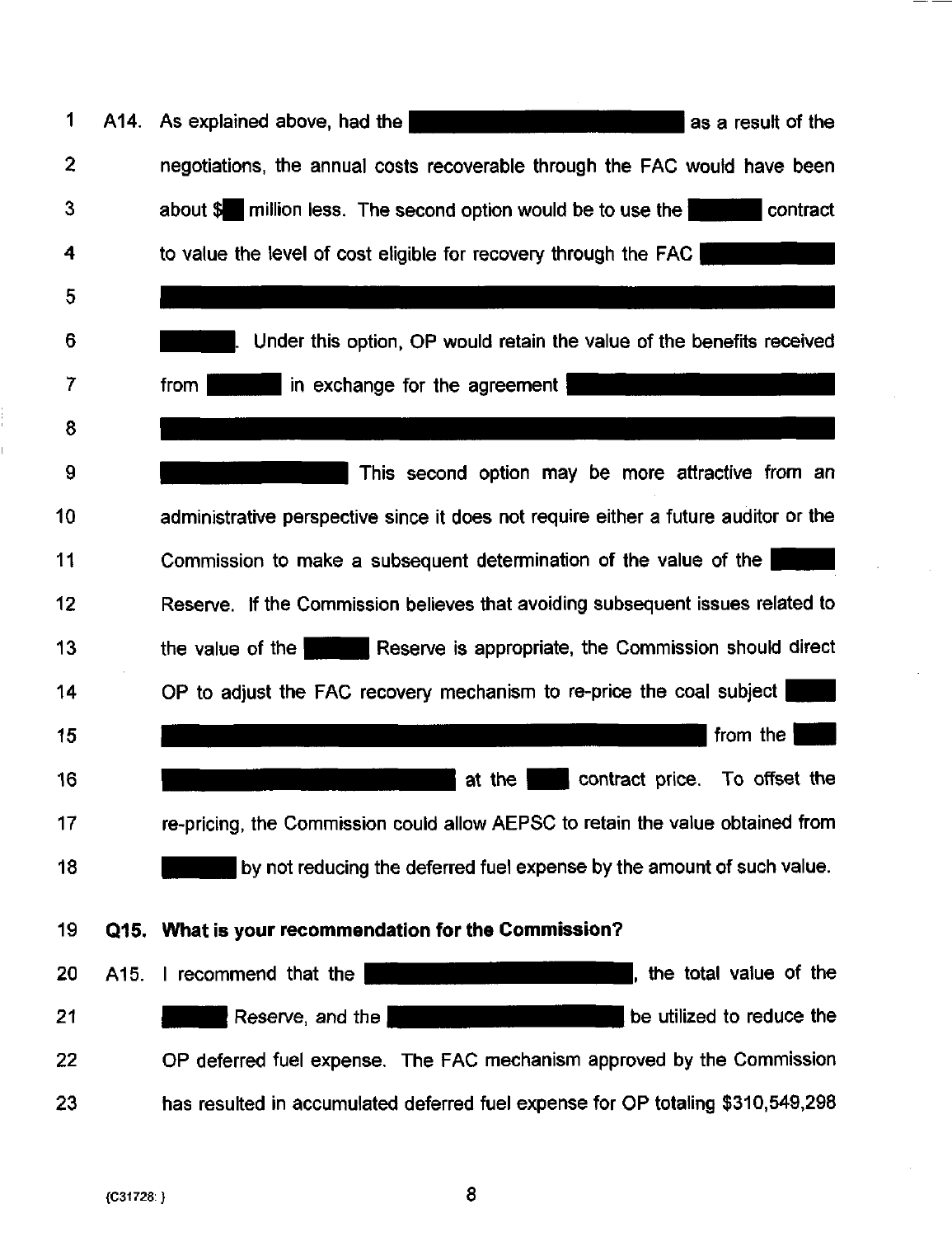| 1              |      | through December 31, 2009. <sup>5</sup> This deferral is a byproduct of the limitations that |
|----------------|------|----------------------------------------------------------------------------------------------|
| $\overline{2}$ |      | the Commission inserted into OP's ESP. If adopted, this recommendation would                 |
| 3              |      | operate to reduce the deferred fuel expense balance. This would require the                  |
| 4              |      | Commission to order OP to reduce the deferral by                                             |
| 5              |      | plus any additional value that the Commission finds for the                                  |
| 6              |      | Reserve above the <b>Reservant Control</b> . The reduction should also include any carrying  |
| 7              |      | costs that have accrued on this adjustment.                                                  |
| 8              |      |                                                                                              |
| 9              |      | If the Commission judges that it would be appropriate to avoid future issues                 |
| 10             |      | Reserve, I recommend that the Commission<br>related to the value of the                      |
| 11             |      | order OP to adjust the FAC recovery mechanism to re-price the coal subject to                |
|                |      |                                                                                              |
| 12             |      | from the<br>the I<br>a ser                                                                   |
| 13             |      | and allow AEPSC to retain the value<br>contract at the                                       |
| 14             |      | the value of the Reserve, and<br>of I                                                        |
| 15             |      |                                                                                              |
| 16             | Ш.   | <b>CONTRACT SUPPORT</b>                                                                      |
| 17             |      | Q16. Will you describe your understanding of the contract support?                           |
| 18             | A16. | Yes, my understanding is based on the information that is contained within the               |
| 19             |      | EVA audit report, discussions with the auditor, discussions with representatives             |
| 20             |      | of OP and CSP, and the responses we received to our discovery requests.                      |

s<br>Audit Report at page 7-32.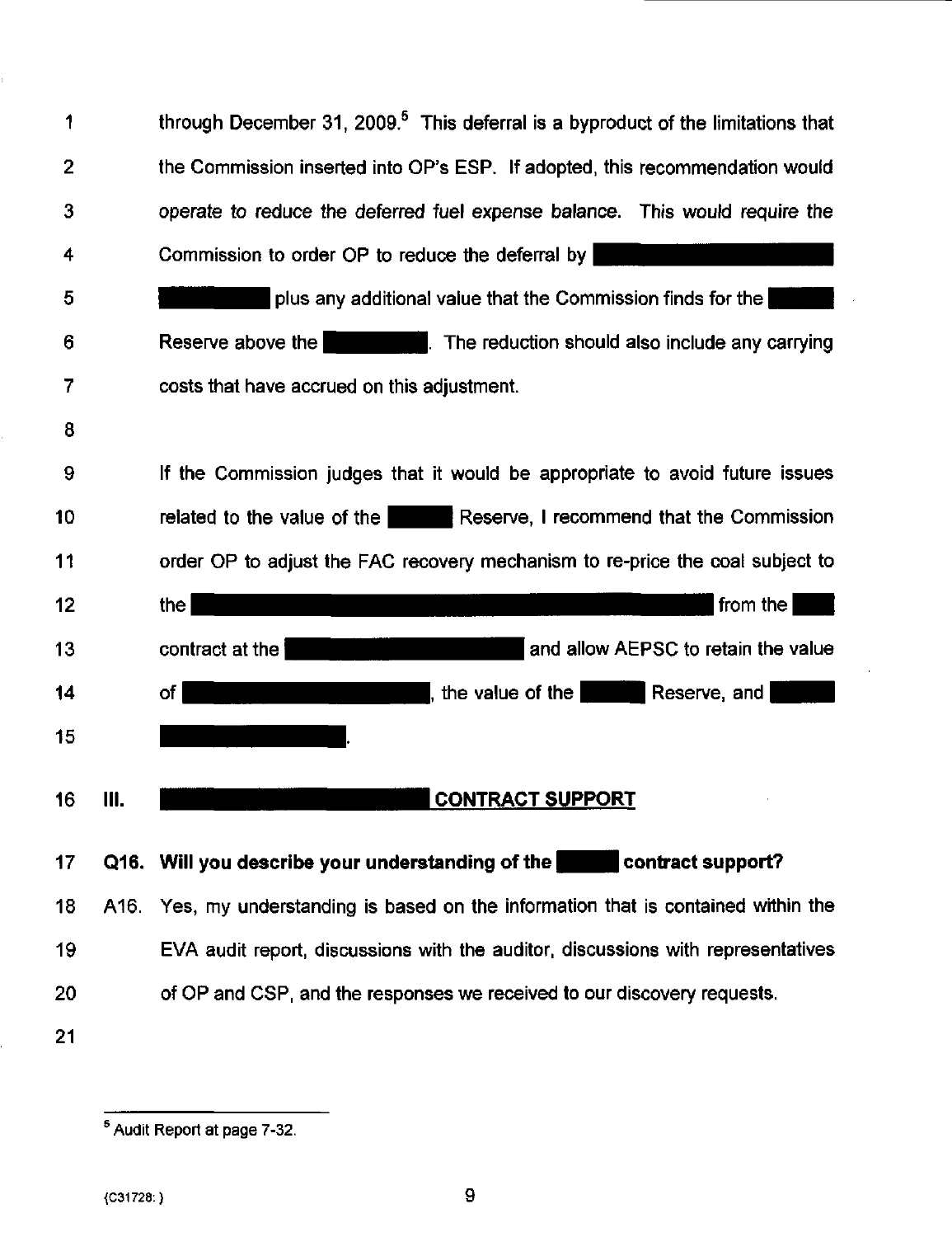| 1              | In 2008, asserted that it was losing money under its contract and if no                    |
|----------------|--------------------------------------------------------------------------------------------|
| $\overline{2}$ | relief was provided it would not meet its financial covenants. In response,                |
| 3              | AEPSC agreed to a two-prong financial package for <b>AEPSC</b> agreed to                   |
| 4              | in September 2008 and agreed to repay                                                      |
| 5              | AEPSC by deducting<br>tons beginning in 2009. AEPSC                                        |
| 6              | also agreed to increase the base price for the                                             |
| 7              | ton effective for <b>the contract was also amended to</b> the contract was also amended to |
| 8              | provide AEPSC with the right to extend the contract for two three-year periods at          |
| 9              | the agreed-upon market price less from.                                                    |
| 10             |                                                                                            |
| 11             |                                                                                            |
| 12             |                                                                                            |
| 13             | EVA observed that AEPSC's actions related to were "carefully considered"                   |
| 14             | and economically evaluated." EVA also cited the history of AEPSC's relationship            |
| 15             | and the importance of retaining as a supplier for<br>with I                                |
| 16             |                                                                                            |
| 17             | Q17. Was the increased base price of \$ /ton for the                                       |
| 18             | which AEPSC agreed to, recovered through the FAC during 2009?                              |
|                |                                                                                            |
| 19             | A17. Yes. The increased base price of \$ /ton for                                          |
| 20             | was recovered through the FAC during 2009. The total amount recovered by                   |
| 21             | in 2009 was $$$<br>$is$ the<br>The \$                                                      |

л.

Response to lEU-Ohio Interrogatory 1-013. (Exhibit JEH-3).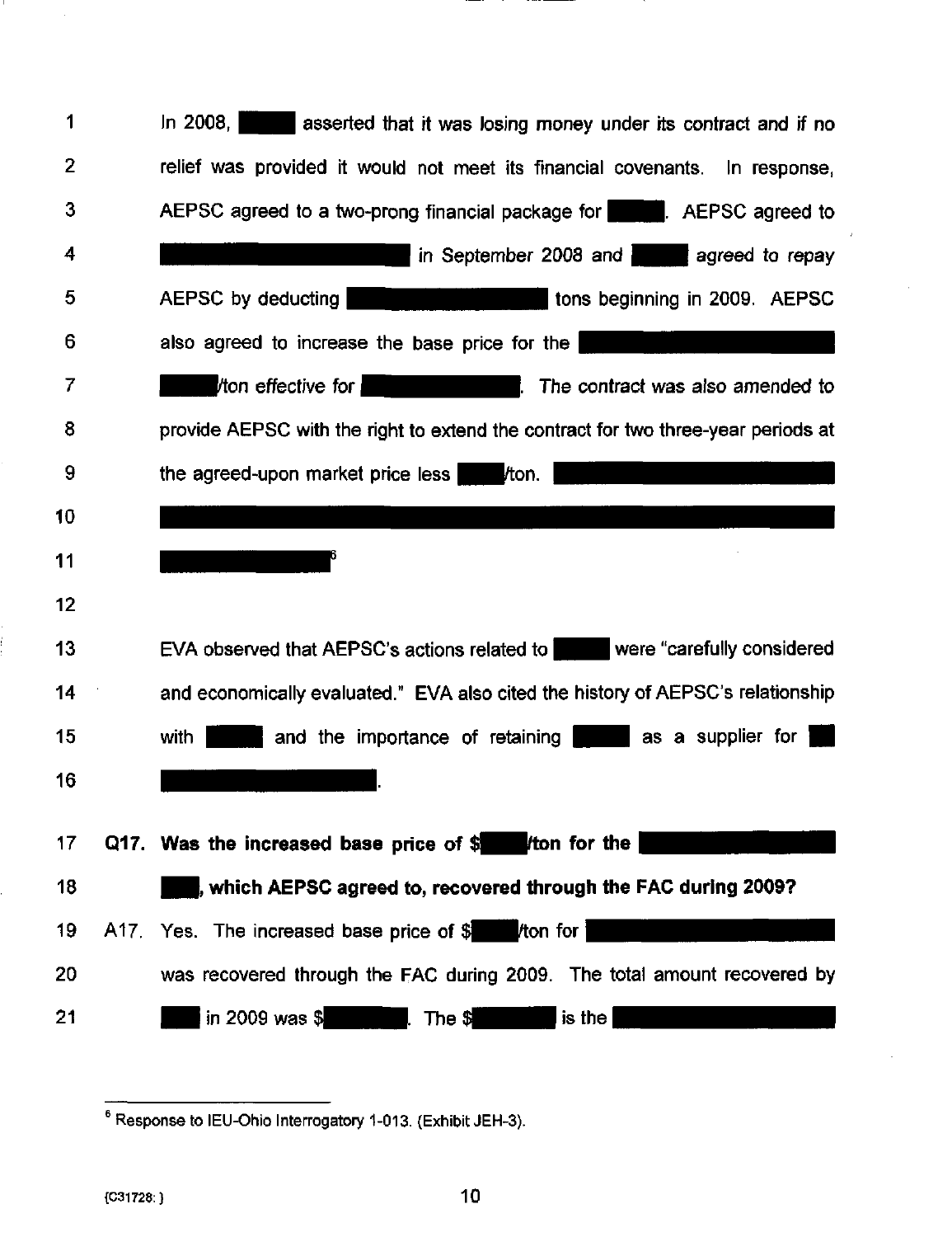

 $<sup>7</sup>$  Response to IEU-Ohio 1-013, Confidential Attachment 1. (Exhibit JEH-4).</sup>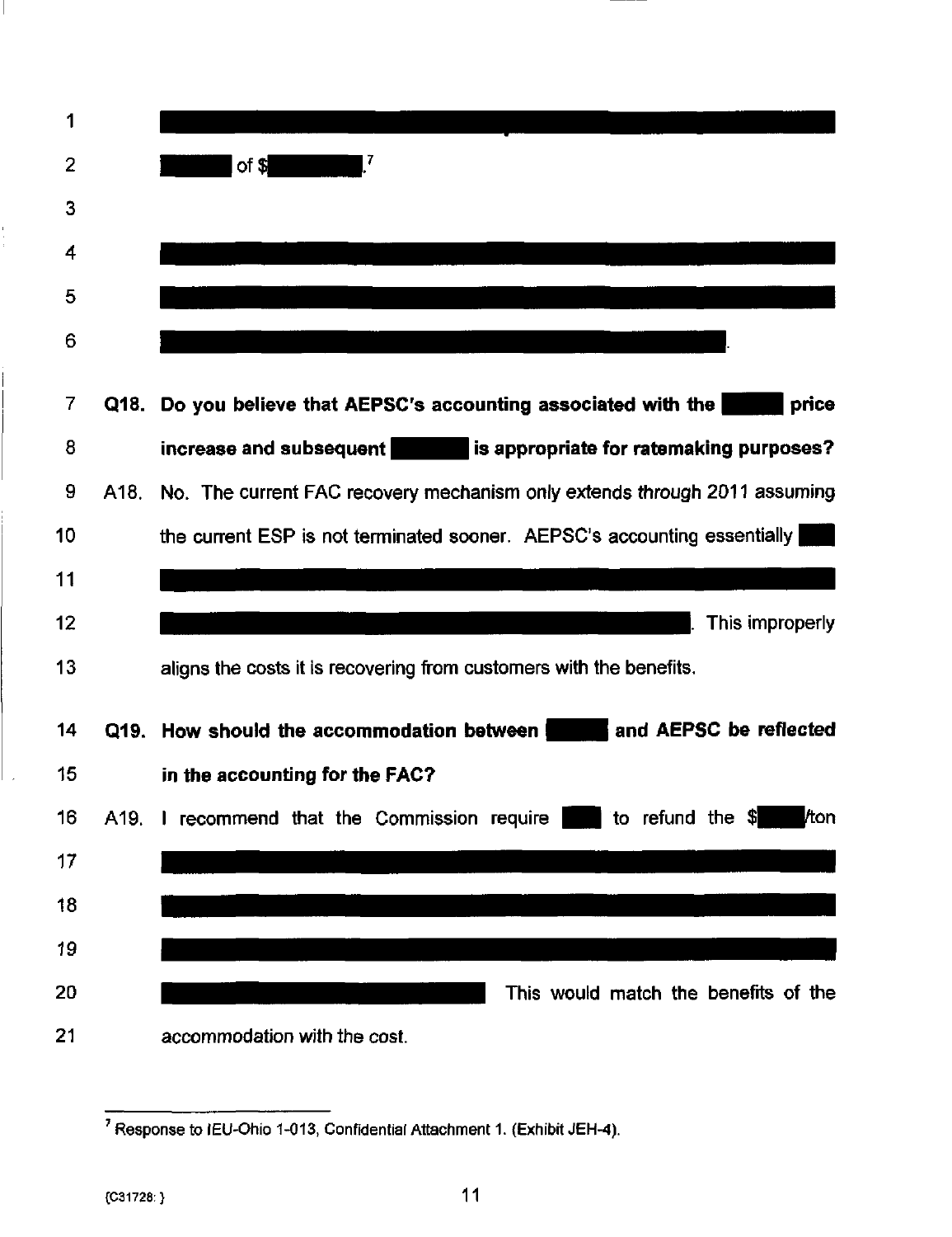| $\mathbf 1$             |           | Q20. Do you believe that a carrying cost should be added to the deferred      |
|-------------------------|-----------|-------------------------------------------------------------------------------|
| $\overline{2}$          |           | expense?                                                                      |
| 3                       | A20.      | No.                                                                           |
| $\overline{\mathbf{4}}$ |           | However, if the Commission believes that a carrying cost is                   |
| 5                       |           | necessary, the carrying cost rate should be a debt only rate consistent with  |
| 6                       |           | several of the other carrying cost rates recently approved by the Commission. |
| $\overline{7}$          | Q21.      | Does this conclude your testimony?                                            |
| 8                       | A21. Yes. |                                                                               |

 $\sim 10$ 

 $\sim$   $\sim$ 

 $\mathcal{L}$ 

 $\bar{z}$ 

 $\mathcal{L}^{\text{max}}$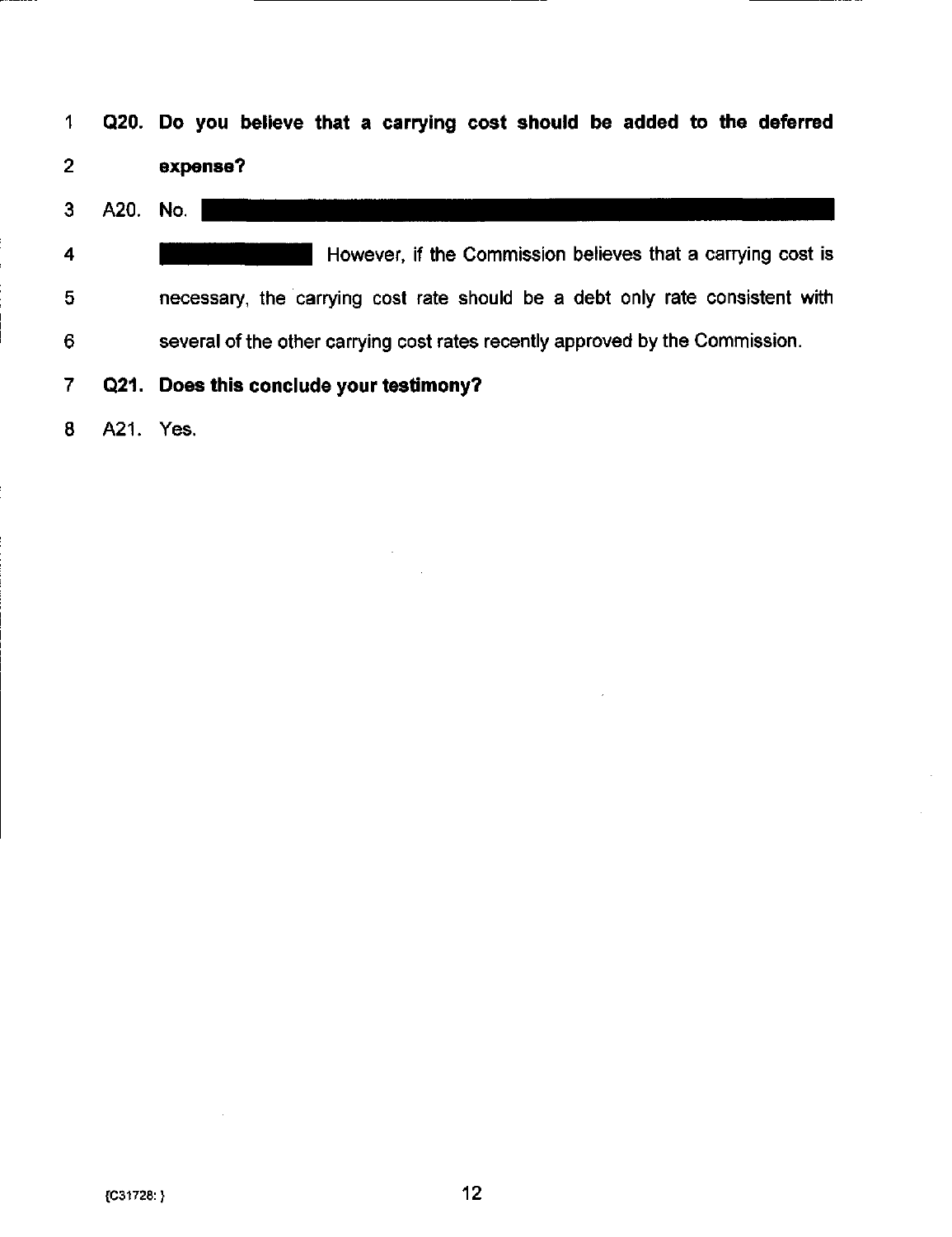# CERTIFICATE OF SERVICE

I hereby certify that a copy of the foregoing Public Version of Direct Testimony of J. Edward Hess was served upon the following parties of record this 16th day of August

2010, via electronic transmission, hand-delivery or first class mail, postage prepaid.

<u>M Um</u> JOSEPH M. CLARK

Steven T. Nourse Matthew J. Satterwhite American Electric Power Service Company 1 Riverside Plaza, 29<sup>th</sup> Floor Columbus, OH 43215

## ON BEHALF OF COLUMBUS SOUTHERN POWER AND OHIO POWER COMPANY

Clinton A. Vince Douglas G. Bonner Emma F. Hand Keith C. Nusbaum Sonnenschein Noth & Rosenthal LLP 1301 K Street, NW Suite 600, East Tower Washington. DC 20005

ON BEHALF OF ORMET PRIMARY ALUMINUM CORPORATION

Janine L. Migden-Ostrander Ohio Consumers' Counsel Michael Idzkowski Assistant Consumers' Counsel Office of the Ohio Consumers' Counsel 10 West Broad Street, Suite 1800 Columbus, OH 43215

ON BEHALF OF THE OFFICE OF THE OHIO CONSUMERS' COUNSEL

William L. Wright Ohio Attorney General's Office Chief, Public Utilities Section Warner L. Margard Thomas McNamee Assistant Attorneys General 180 East Broad Street, 6<sup>th</sup> Floor Columbus. OH 43215

ON BEHALF OF THE PUBLIC UTILITIES COMMISSION OF OHIO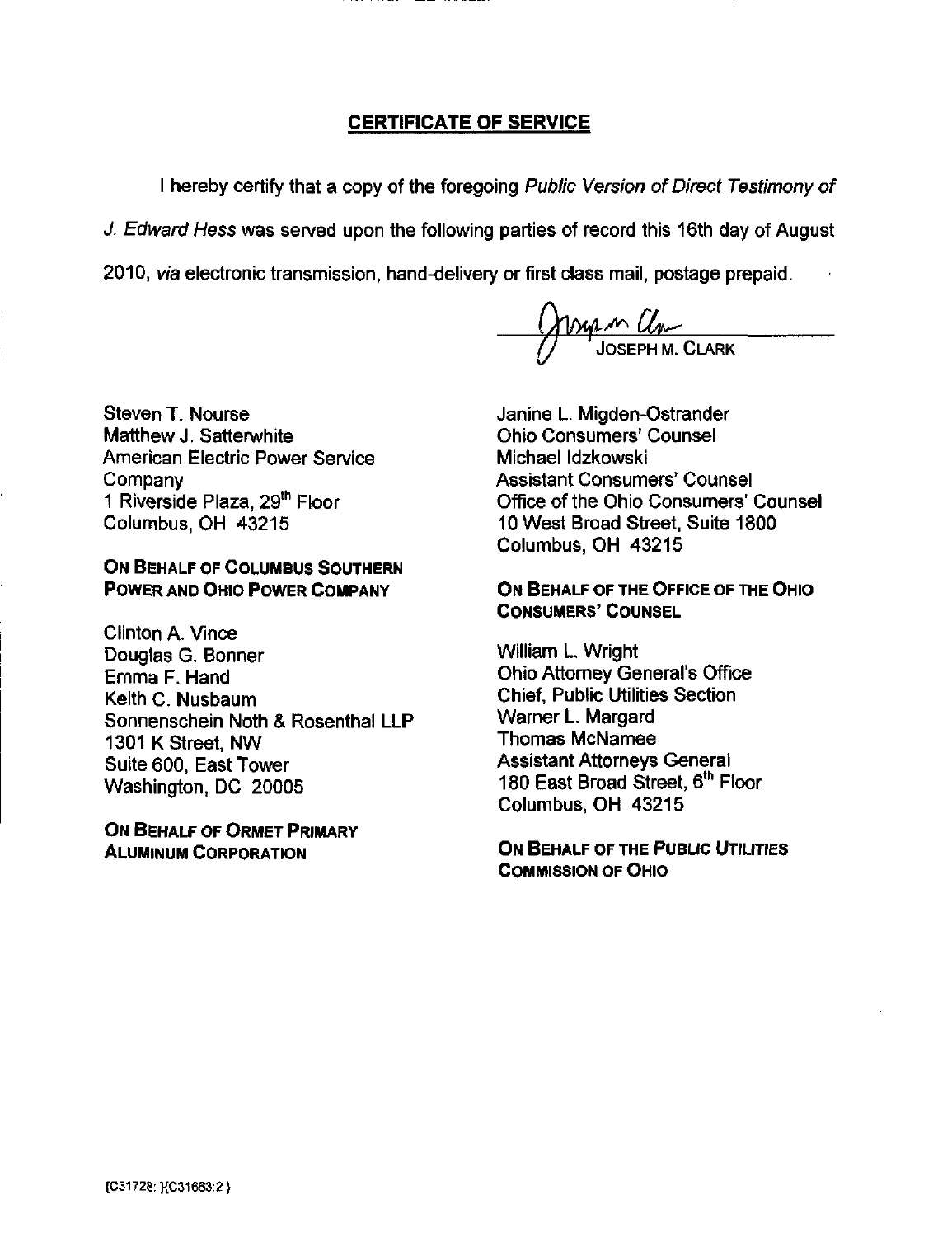|        | <b>EXHIBIT</b> |
|--------|----------------|
| mobies | 1EH - 1.       |
|        | Public Version |

# lEU-OHIO'S INTERROGATORIES PROPOUNDED UPON COLUMBUS SOUTHERN POWER COMPANY AND OHIO POWER COMPANY CASE NO. 09-872-EL-FAC FIRST SET

# INTERROGATORIES

| $1-001$ . | Please provide a description and the journal entries of how American |
|-----------|----------------------------------------------------------------------|
|           | Electric Power Service Company ("AEPSC") accounted for the           |
|           | made by sales as described on page 2-21 of the                       |
|           | Audit Report.                                                        |
|           | <b>RESPONSE</b>                                                      |
| The       | received by Ohio Power Company (OPCo) from                           |
|           | were part of a settlement agreement executed<br>and                  |
|           | AEPSC, as agent for OPCo. As part of this settlement agreement, OPCo |
|           |                                                                      |
|           | , and also mineral and real property                                 |
| interests |                                                                      |
|           |                                                                      |
| $\ln  $   | , OPCo recorded                                                      |
|           | Reserve<br>the<br>as a                                               |
|           |                                                                      |
|           |                                                                      |
|           |                                                                      |
|           |                                                                      |
|           |                                                                      |
|           |                                                                      |
|           |                                                                      |
|           |                                                                      |
|           |                                                                      |

Please see Confidential Attachment lEU, 1-001.xls for these journal entries.

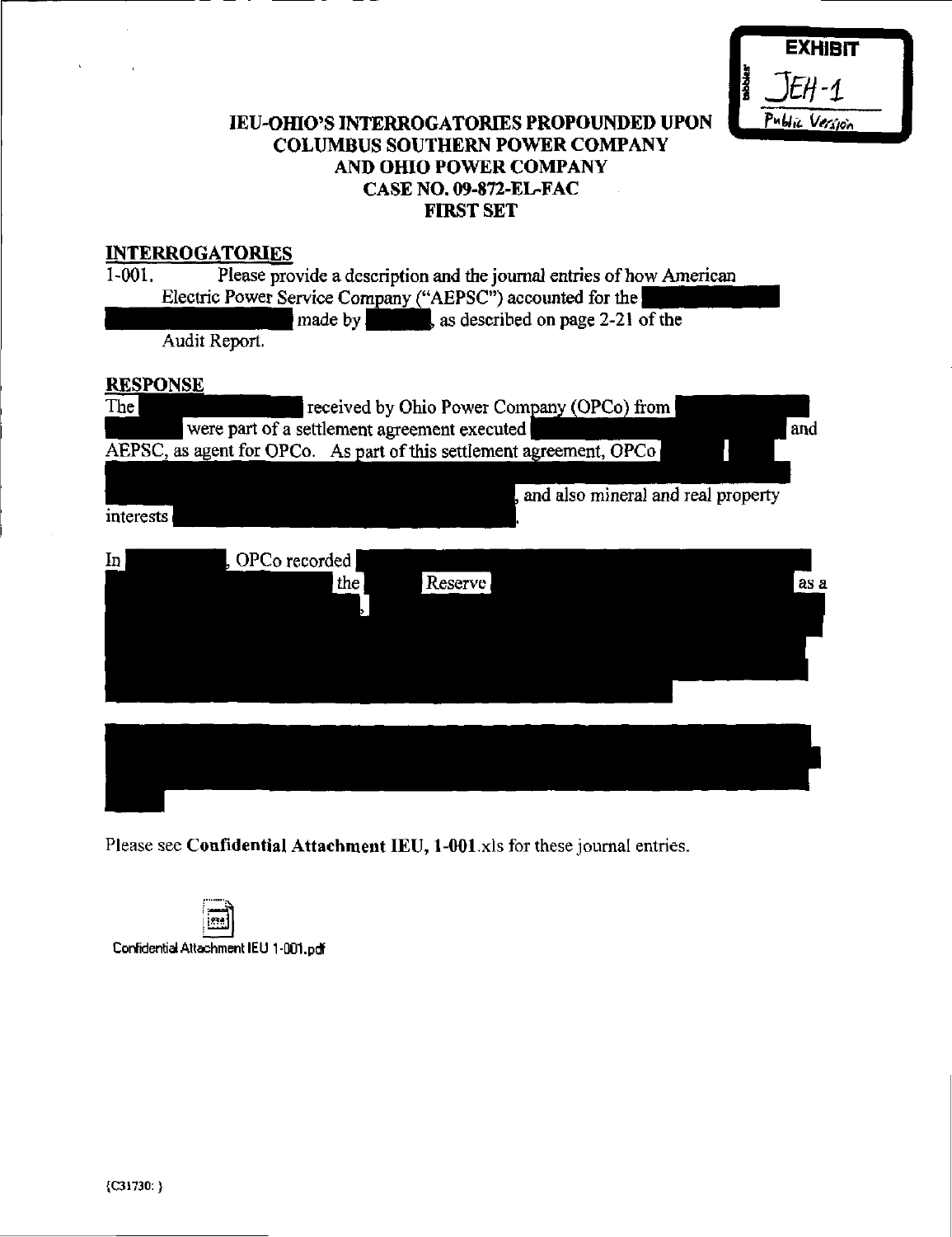# lEU-OHIO'S INTERROGATORIES PROPOUNDED UPON COLUMBUS SOUTHERN POWER COMPANY AND OHIO POWER COMPANY CASE NO. 09-872-EL-FAC FIRST SET

#### INTERROGATORIES

| $1 - 003.$ | If the answer to            |
|------------|-----------------------------|
|            | and supporting              |
|            | المتلأل والمستناد والمستطيع |

o Interrogatory #2 is affirmative, please  $g$  calculations for the that were included in the 2009 FAC for

#### **RESPPONSE**

subject to the 2009 FAC. Please see **Confidential** 

Attachment EIU, l-003.xls for monthly detail.



Confidential Attachment IEU 1-003.pdf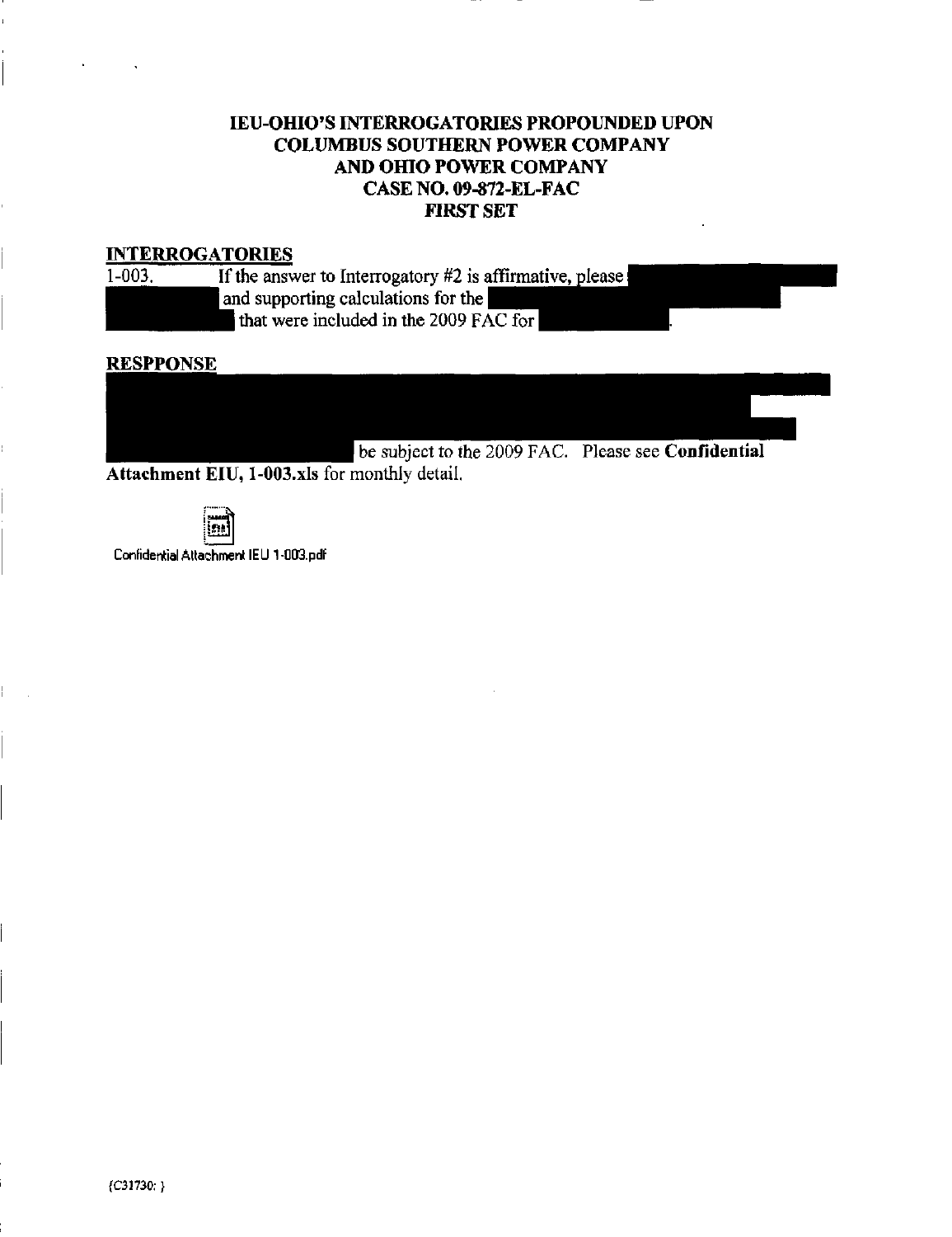# IEU-OHIO\*S INTERROGATORIES PROPOUNDED UPON COLUMBUS SOUTHERN POWER COMPANY AND OHIO POWER COMPANY CASE NO. 09-872-EL-FAC FIRST SET

# **INTERROGATORIES**<br>1-005. If the answ



# RESPONSE

| In<br>a | $\mathcal{P}Co_{\blacktriangleright}$ |    |                 |          |  |
|---------|---------------------------------------|----|-----------------|----------|--|
|         |                                       |    | This amount is! |          |  |
|         |                                       | 1n | and is          | from the |  |
|         |                                       |    |                 |          |  |

Please see Confidential Attachment EIU, l-003.xls in response to EIU, 1-003 for supporting calculations.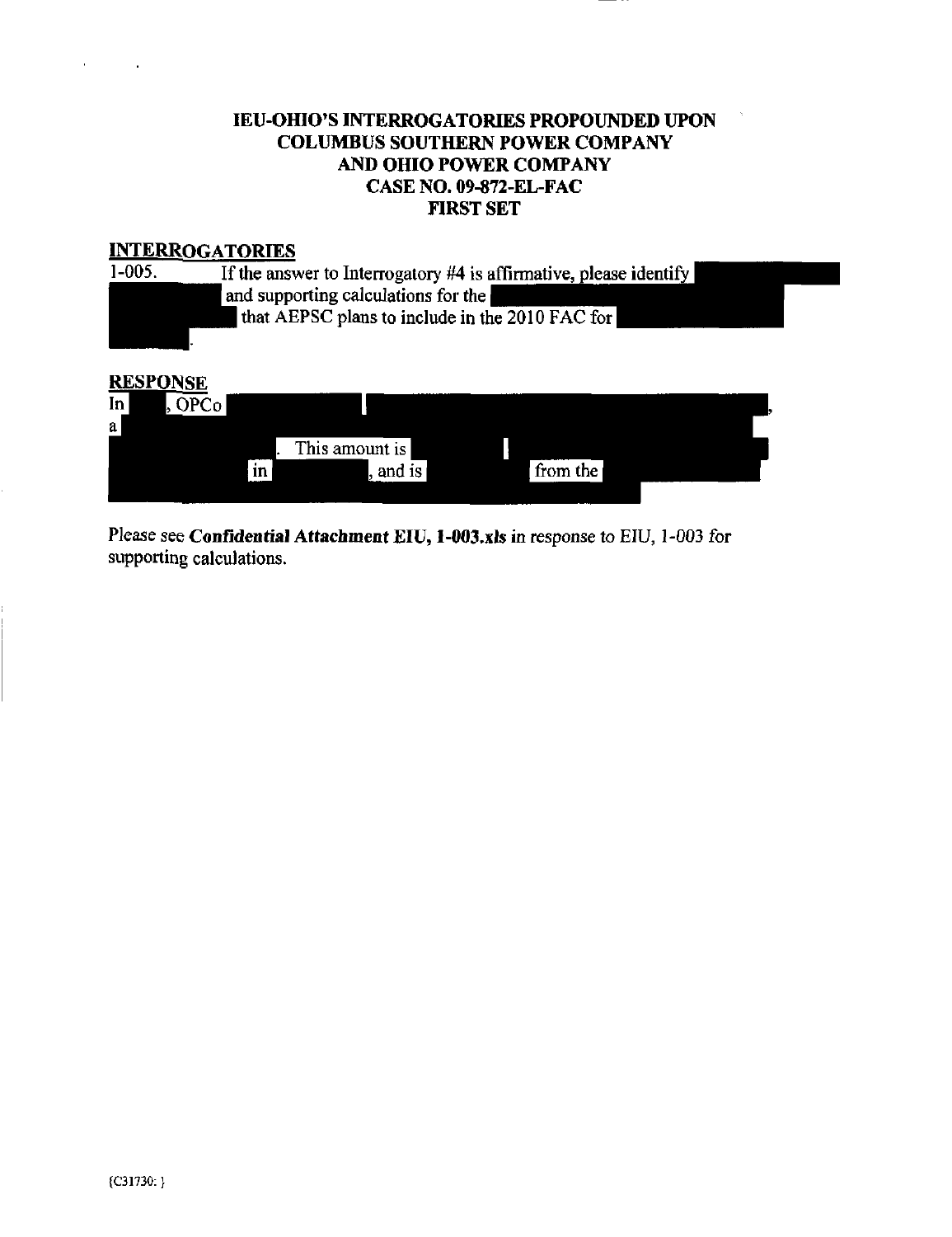CONFIDENIIAL VERSIO



### lEU-OHIO'S INTERROGATORIES PROPOUNDED UPON COLUMBUS SOUTHERN POWER COMPANY AND OHIO POWER COMPANY CASE NO. 09-872-EL-FAC SECOND SET-CONFIDENTIAL VERSION

#### INTERROGATORIES

| <b>INT-01</b>   | Please provide a description and the journal entries of how American<br>Electric Power Service Company ("AEPSC") accounted for the |                           |     |  |  |
|-----------------|------------------------------------------------------------------------------------------------------------------------------------|---------------------------|-----|--|--|
|                 | by AEPSC to                                                                                                                        | described on page 2-21 of |     |  |  |
|                 | the Audit Report, which was                                                                                                        | OR                        |     |  |  |
|                 | land !                                                                                                                             |                           | and |  |  |
|                 |                                                                                                                                    |                           |     |  |  |
| <b>RESPONSE</b> |                                                                                                                                    |                           |     |  |  |
| m               | AEPSC, on behalf of OPCo,                                                                                                          |                           |     |  |  |
|                 | In١<br>upon                                                                                                                        | <b>OPCo</b>               |     |  |  |
|                 | recorded this contract settlement by                                                                                               |                           |     |  |  |
|                 | and                                                                                                                                | and                       |     |  |  |
|                 |                                                                                                                                    |                           |     |  |  |
|                 |                                                                                                                                    |                           |     |  |  |
|                 | Please see Attachment IEU, 2-1 for applicable journal activity for                                                                 |                           |     |  |  |

Attachment JEU 2-1 wis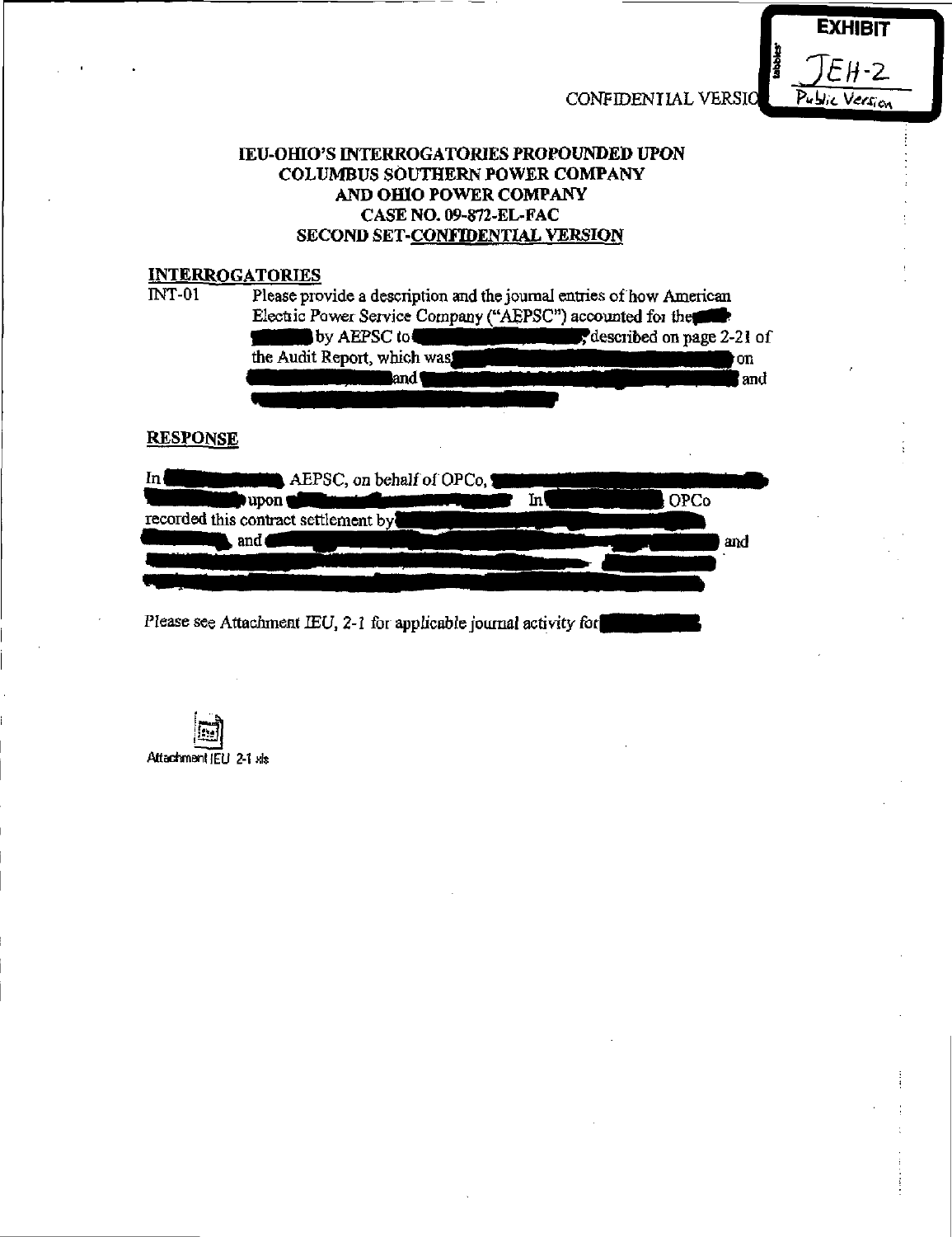# lEU-OHIO'S INTERROGATORIES PROPOUNDED UPON COLUMBUS SOUTHERN POWER COMPANY AND OHIO POWER COMPANY CASE NO. 09-872-EL-FAC FIRST SET

# INTERROGATORIES

| $1-013$ .                                                  | Onl                  | of the Audit Report, EVA reports that AEPSC agreed to |  |  |  |  |
|------------------------------------------------------------|----------------------|-------------------------------------------------------|--|--|--|--|
| increase the base price for all coal                       |                      |                                                       |  |  |  |  |
| effective January 1, 2009. Please provide what             |                      |                                                       |  |  |  |  |
| portion of the incremental cost of the \$<br>Vton for coal |                      |                                                       |  |  |  |  |
|                                                            |                      | was recovered or deferred<br>during                   |  |  |  |  |
|                                                            | through the 2009 FAC |                                                       |  |  |  |  |

RESPONSE<br>While EVA understood the overall nature of the **and all the contract of the set of** of While EVA understood the overall nature of the  $\Box$ EVA's audit report contains a few points that could be clarified. We submit the following for clarification:

| For the<br>$\overline{\mathbb{S}}$<br>agreed | $\ln 2009$ . | agreed to     |               | Whereas the audit report states that<br> by |        |
|----------------------------------------------|--------------|---------------|---------------|---------------------------------------------|--------|
| In addition, AEPSC agreed to                 |              |               | $\mathsf{to}$ |                                             |        |
| The impact of the                            |              | $\mathbf{in}$ |               | to the FAC is approximately \$              | Please |

see lEU 1-013 Confidential Attachment 1 for the workpapers supporting this figure.

94 Confidential Attachment lEU 1 -013.pdf